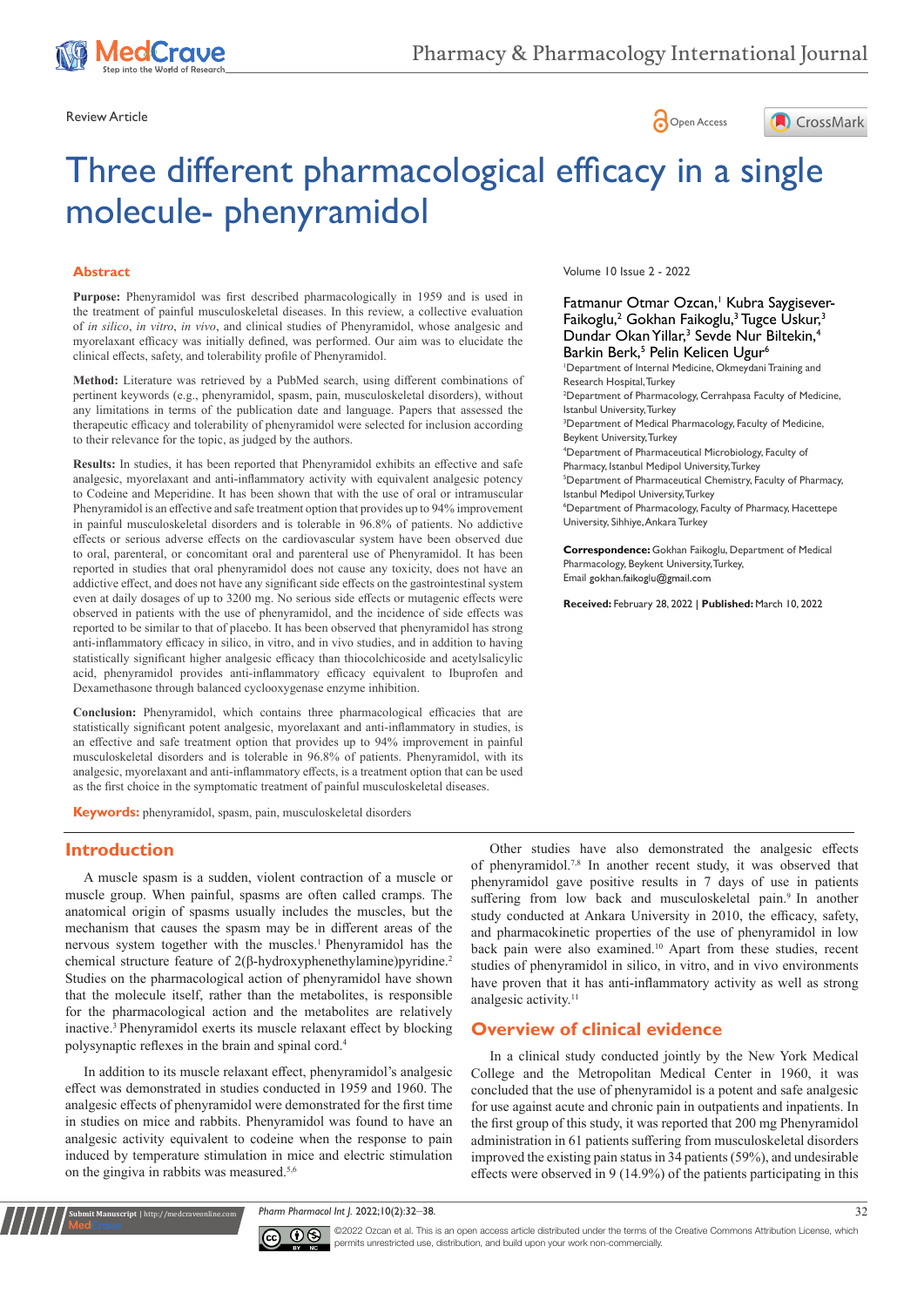study. In the second group of the same study, in which 44 patients were evaluated, the effectiveness of 200 mg Phenyramidol against placebo was examined and according to the results of this study, it was found that Phenyramidol provided a significant analgesic effect (61.3% effective) in existing pain status in 27 of 44 patients, and undesirable effects were observed in 7 (15.9%) of the patients. In these two studies, the incidence of undesirable effects was found to be similar to each other. As a result of the study, the incidence of side effects of Phenyramidol was found to be similar to placebo.<sup>12</sup>

In the first group of the study, in which the analgesic efficacy of Phenyramidol was investigated in a total of 195 patient groups, 51 patients were administered 100 mg Phenyramidol + 300 mg aspirin combined with a 4x1 posology, and these patients were monitored for 1-22 weeks (mean >2 weeks). In 67% of this patient group, pain improved satiably. However, it has been reported that the incidence of efficacy obtained with the combined use of these agents in arthritic pain is much higher than when these agents have been applied alone, which is also supported by other studies. Adverse reactions observed in patients were mostly observed within the first week. Observed adverse reactions were mild gastrointestinal complaints such as vomiting, epigastric pain, nausea, or itching (with rash/no rash) (4%). Observed adverse reactions resolved as soon as the drug was discontinued.<sup>6</sup>

In the same study, the effectiveness on pain was found to be 54% and the development of adverse reactions was found to be 5%, with the use of Phenyramidol taken four times a day during the 1-12 week treatment period of 43 patients, who were treated as outpatients, constituting the second patient group.<sup>6</sup> The third group of patients evaluated in the study consisted of 61 inpatients, and these patients were treated with 4x1, 200 mg Phenyramidol for 1-7 days of treatment. In this group of patients, it was reported that satisfactory pain relief was observed in 59% of the patients, while the only adverse reaction observed was mild nausea, and this undesirable effect occurred in 6% of patients. Routine blood count and urinalysis of all patients participating in the study were regularly examined throughout this study and for a while after the study ended, and no drug-related abnormality was detected.<sup>6</sup>

In an open uncontrolled prospective study with the participation of 31 patients with acute and chronic spinal painful muscle spasms, a total of 800 mg of phenyramidol (400 mg of phenyramidol at 12 hour intervals) was administered to the patients daily. Pain, spasm, and improvement in functional status were evaluated in patients participating in the study. Statistically significant improvement was observed in all 3 parameters after treatment. While the mean pain before treatment was  $5.6\pm 0.8$ , this value was  $3.2\pm 0.9$  after treatment; while the mean spasm before treatment was  $2.4\pm0.4$ , it was  $1.5\pm0.5$ after treatment; while the mean functional status before treatment was 2.03±0.7, this value was 1.2±0.4 after treatment. No side effects were observed in 83.9% of the patients participating in the study. The degree of side effects observed was mild and occurred in a short period of time (average 2.4 days). No patient who discontinued the treatment due to side effects were seen. Cabralin spasmolytic and analgesic efficacy were rated as good or very good by 83.9% of patients, and its tolerability was rated as good or very good by 96.8% of patients.<sup>2</sup>

In a study investigating the mutagenic effect of Phenyramidol with the Ames Salmonella/Microsome Test Method, five different concentrations of phenyramidol (0,1, 1, 10, 100, and 1000µg/plate) were tested by inoculating simultaneously 6 petri plates from each control group and concentration series in the presence of solvent, positive and negative controls. As a result of the experiment, the number of colonies that returned with the effect of Phenyramidol were determined. When the data obtained from this study were examined, no dose of Phenyramidol showed a mutagenic effect.<sup>13</sup>

A prospective, randomized and open study was conducted comparing the safety and efficacy of Phenyramidol and Thiocolchicoside in 27 patients with acute spinal muscle spasm. Of the 27 patients who participated in the study, 15 patients received Phenyramidol and 12 patients received Thiocolchicoside injection. The characteristics (age, occupation, etc.) of the patients participating in the study show a homogeneous distribution. No systemic side effects were observed in either patient group. Based on the results of this prospective, randomized, open study, it was concluded that thiocolchicoside 4 mg twice daily for 10 days or Phenyramidol 800 mg once daily constitute an effective and safe treatment in patients with acute painful spinal condition accompanied by muscle spasm. Since Phenyramidol is applied once a day, its use is more advantageous and comfortable than thiocolchicositis. Compared to thiocolchicoside, the mean value of pain intensity was lower and the mean value of effectiveness score was higher in the Phenyramidol group.<sup>2</sup>

In a different clinical study performed in 72 patients with musculoskeletal diseases, the therapeutic efficacy observed with the use of intramuscular phenyramidol was found to be 94%, and the therapeutic benefit obtained by the patients was observed to be close to excellent.<sup>14</sup> In a double-blind study in patients with acute musculoskeletal disorders, phenyramidol in parenteral form was used. In Siegler's study, patients with intramuscular use of phenyramidol showed a statistically significant increase in mobility, a decrease in pain and spasm compared to placebo. It has been reported that phenyramidol is an effective option in the treatment of musculoskeletal diseases with spasms and pain.15 Renta's study compared the intravenous and intramuscular use of phenyramidol. It has been shown that Phenyramidol statistically reduces pain intensity and muscle spasm intensity to a significant degree.<sup>3</sup>

In a study conducted in 166 patients with orthopedic disorders in 1967, the analgesic efficacy was reported as "good" by 9 patients and "satisfactory" by 6 patients following administration of Phenyramidol to 16 patients with the acute cervical syndrome. In 35 patients with a diagnosis of chronic cervical syndrome-cervical osteochondrosis, it was shown that the pain status of 22 patients improved at a "good" level as a result of using Phenyramidol. Phenyramidol given to 24 patients diagnosed with acute lumbago with sciatica improved the pain in 12 patients to a "good" level. Phenyramidol was used in 24 patients diagnosed with myalgia, and the pain was improved in 15 patients at a "good" level. As a result, a good and satisfactory effect was obtained in 85% of 166 patients with Phenyramidol treatment. During the study, no serious side effects were observed in the patients participating in the study.<sup>16</sup>

In a clinical study involving 48 patients, where Epicondylitis was observed in 13 patients, forearm and hand tenosynovitis in 3, bursitis in 5, myositis in 16, muscle cramps in 1, confusion in 6, sprain in 2, and thumb and finger fractures in 2, phenyramidol or phenyramidol+aluminum salicylate combinations were administered every four to six hours to these patients, and treatment was continued for 1 week when necessary. It was observed that 34 of 48 patients responded well enough to be called "excellent" when treated with phenyramidol alone, and 5 patients responded "good", 2 patients "poor", and 7 patients "insufficient". In 9 out of 15 patients with epicondylitis, treatment with phenyramidol alone provided an excellent response. In 3 patients with a diagnosis of tenosynovitis, a "good" response to the combination of aluminum salicylate +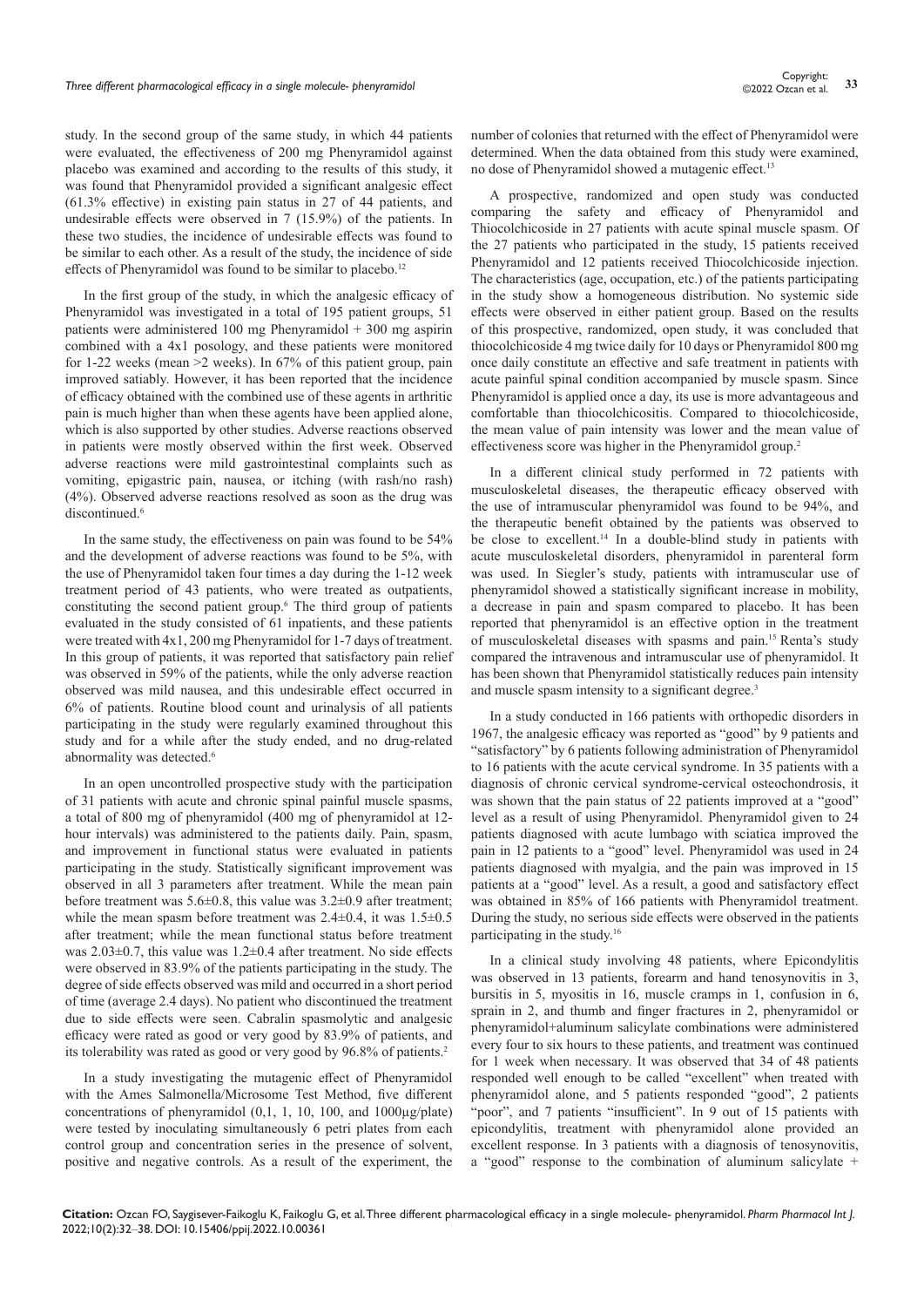# Copyright:<br>Three different pharmacological efficacy in a single molecule- phenyramidol<br><sup>34</sup> 34 Copyright: 34

phenyramidol was observed. Pain relief was observed in 14 of 16 patients diagnosed with myositis with the use of aluminum salicylate + phenyramidol combination. Phenyramidol treatment has been observed to significantly increase the range of motion of the joint in patients with post-fracture joint stiffness. In patients with severe pain, 200 mg of phenyramidol + 600 mg of aluminum salicylate was administered every four hours, and the highest efficacy was observed with this posology.<sup>7</sup>

In a double-blind, randomized clinical trial investigating the degree of dependence of phenyramidol and carisoprodol, seventeen tests were performed in the 100-750 mg dose range using intolerant subjects; maximum dose (750 mg) of phenyramidol was administered to 6 patients, and no undesirable side effects were reported, except for "drowsiness", which was reported in only one of these patients. In the same study, when the degree of addiction of orally administered carisoprodol and phenyramidol were examined, it was observed that neither carisoprodol nor phenyramidol had addictive properties.<sup>17</sup>

In a clinical study examining whether phenyramidol potentiates the effect of anticoagulants, in addition to 2 patients whose history and findings are known in detail, 9 patients who received long-term anticoagulant therapy, 6 patients who did not receive anticoagulant therapy, and 4 hospital staff participated. Phenyramidol was given orally to the participants at a daily dose of 800 mg, and this dose was increased up to 1600 mg when necessary. A remarkable decrease in the percentage of prothrombin time was determined after the administration of phenyramidol in patients using warfarin sodium, bishydroxycoumarin, or phenindione. This effect was seen in some participants 3 days after starting phenyramidol, and this decrease was sustained for seven days in 9 of 10 patients. 10 patients who did not take anticoagulants were given 1600 mg of phenyramidol daily for an average of 8 days. There was no significant change in prothrombin time in this group.<sup>18</sup>

In a clinical study in which a double-blind comparison of intramuscular phenyramidol and placebo in acute musculoskeletal pain syndromes was made, 70 patients who came to the orthopedics clinic were included in the study. Patients suffered from myospastic conditions such as sprains, fractures, torticollis dislocations, bursitis, hemarthrosis, and supraspinatus syndrome. Each patient's pulse, blood pressure, range of motion, degree of pain, and degree of muscle spasm were evaluated and recorded prior to injection. In the study, 35 patients received a placebo and 35 patients received intramuscular phenyramidol, and the use of phenyramidol showed statistically higher efficacy in pain relief compared to placebo (p<0.025). Similarly, the efficacy of phenyramidol on muscle spasms was statistically significant compared to placebo (p<0.001). Out of 35 patients, who received a placebo, dizziness was observed in 1 patient, and a slight decrease in blood pressure was observed in 1 patient. Of the 35 patients receiving phenyramidol, 3 experienced a decrease in blood pressure, which was mild in 2 and more severe in 1 patient. This reduction in blood pressure did not require drug discontinuation in any patient using phenyramidol.<sup>15</sup>

In a study on mice to investigate the presence of a cholesterollowering effect, Phenyramidol was injected intraperitoneally once a day for 14 days. At the end of the study, intraperitoneal administration of Phenyramidol for 2 weeks reduced the serum cholesterol concentration of mice by 36%. The cholesterol reduction rate of oral phenyramidol administration was 23%. In the follow-up study of the same study performed in 5 male and female patients, it was shown that the use of phenyramidol for 2 weeks resulted in an average of 24% reduction in serum cholesterol. In addition, no reported adverse effects were observed in the study participants.<sup>19</sup>

In a clinical study conducted with 69 patients with painful musculoskeletal disorders such as postoperative lumbar disc rupture, cervical or lumbosacral strain, phenyramidol was initially administered to these patients at 200-400 mg orally 4 times a day, then added to the patients' treatment simultaneously at appropriate intervals, and dosing was gradually increased from 25 mg to 500 mg until the ideal dose was determined for intravenous administration. Concomitant administration of oral and intravenous Phenyramidol has been shown to improve the majority of patients with severe muscle spasms. Less than 3% of patients in the study experienced side effects (dizziness, feeling of warmth, numbness of the tongue, metallic taste in the mouth). However, it was observed that these side effects were not at a level that caused the patients to discontinue the treatment and that 91% of the 69 patients studied provided a satisfactory clinical response from the phenyramidol treatment.<sup>20</sup>

In the first phase of a double-blind randomized 2-stage study examining the effect of parenteral administration of phenyramidol on muscle spasm, the efficacy of Phenyramidol on muscle spasm was examined, while this effect was compared with Methocarbamol in the second study. A total of 146 patients were included in the study, and it was reported that the common problem in all patients was "acute muscle spasm". While 52 patients were included in the first stage, 94 patients were included in the second stage. In the first stage, patients were given a dose of 3.5 mg/kg i.m. phenyramidol injection. In the first stage, after the administration, 35 patients stated that their existing pain was healed at an "excellent-good" degree (67.3%), while 34 patients reported that their existing muscle spasms improved (65.4%). In the second stage, 0.2 g/ml phenyramidol i.m. injection was administered to 47 patients, while the remaining 47 patients were administered with 0.1 g/ml Methocarbamol i.m. injection. In this group, the patients were randomly selected and the existing pain status and range of motion of the patients in the second group were evaluated by grading (between -3 and +6). The result of ratings for the efficacy of Phenyramidol was 5.7 on average, versus 4.7 for Methocarbamol. As a result of the study, it was shown that Phenyramidol is a significantly more effective treatment option in relieving spasms compared to Methocarbamol (p:0.03). No adverse events were reported after the administration in any of the patients participating in the study. $21$ 

In a clinical randomized trial, where efficacy, safety and pharmacokinetic parameters of oral and i.m. phenyramidol administration was evaluated, 72 patients were included in the study, randomized (5:3) for 800 mg oral and i.m. phenyramidol treatment. It has been shown that the low back pain of the participating patients (45F/27M) decreased significantly without any difference between the two groups. It was reported that 7 of the 38 patients included in the study showed increases in liver enzymes that returned to normal levels after a 1-week follow-up. As a result of the study, it was emphasized that the liver enzymes of patients using long-term phenyramidol should be monitored and that it should not be administered together with analgesics with liver toxicity such as paracetamol. As a result of the studies, it was determined that both forms had similar efficacy and safety, and it was reported that none of the side effects observed during the study period were at a serious level. $10$ 

In a study examining the efficacy of oral Phenyramidol in 225 patients with dysmenorrhea, the patients were divided into 3 groups: the first group consisted of 75 patients with severe dysmenorrhea between the ages of 16-34; the second group involved 50 female patients between the ages of 16-42 with premenstrual tension headache; in the third group, the efficacy of using phenyramidol in combination compared to the Codeine combination in relieving postpartum pain was evaluated in 100 female patients. In the

**Citation:** Ozcan FO, Saygisever-Faikoglu K, Faikoglu G, et al. Three different pharmacological efficacy in a single molecule- phenyramidol. *Pharm Pharmacol Int J.* 2022;10(2):32‒38. DOI: [10.15406/ppij.2022.10.00361](https://doi.org/10.15406/ppij.2022.10.00361)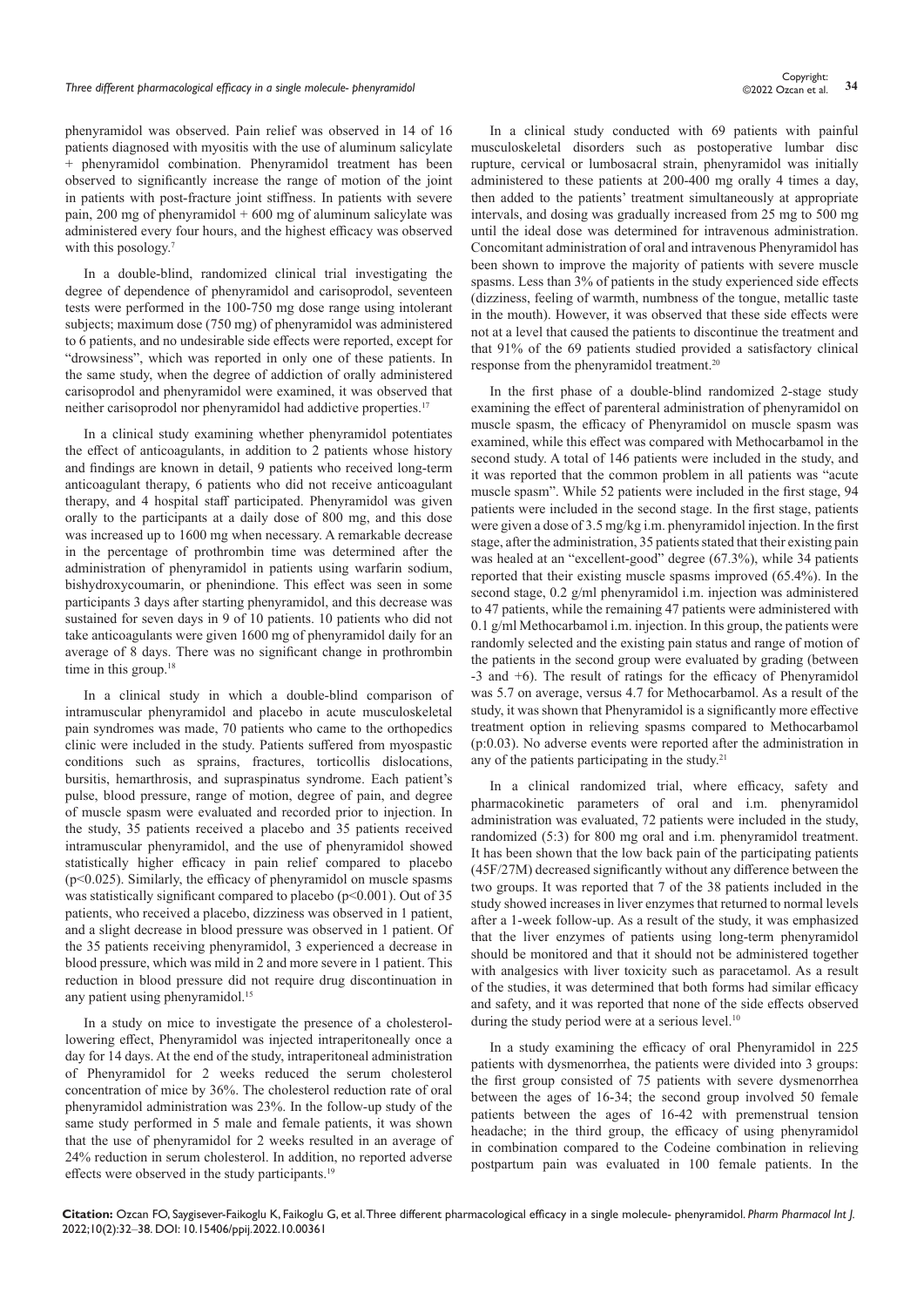first group, the participants were initially given 200-400 mg of phenyramidol. The current clinical status of 74.6% of patients in this group improved to an "excellent" degree. In the second group, 200- 400 mg of phenyramidol was given to the patients initially, and the patients were asked to repeat the dose within 1 hour of taking the initial dose if deemed necessary. The current clinical condition of 70% of the patients in this group also improved to an "excellent" degree. In the third group, some of the patients were given a combination of 200 mg phenyramidol+ 325 mg acetylsalicylic acid, and 32.5 codeine sulfate  $+650$  mg acetylsalicylic acid combination. Among the patients in this group, 80% of the patients who received the combination of phenyramidol + aspirin had an "excellent" improvement in pain, while this rate was 79% for the patients who received the combination of codeine sulfate + acetylsalicylic acid. As a result of the study, the combination of phenyramidol and acetylsalicylic acid was found to be as effective in relieving pain as the combination of codeine sulfate + 650 mg acetylsalicylic acid. Combination Sensitivity developed in 1 of the patients who received the phenyramidol combination, while the combination sensitivity developed in 2 patients who received the codeine sulfate combination. In the study, it was shown that Phenyramidol provides relief in complaints such as dysmenorrhea and premenstrual tension, and headache. In addition, it was concluded that the combination of Phenyramidol + Acetylsalicylic acid could "successfully" relieve postpartum pain. This has led to the conclusion that phenyramidol is an agent that can be preferred with its rapid analgesic effectiveness starting at 15 minutes, even when narcotic analgesics are required.<sup>22,31</sup>

In the clinical study performed in 75 patients (age range 16-34 years) with severe dysmenorrhea who were prescribed phenyramidol, oral Phenyramidol therapy was administered from 200 mg to 400 mg, with a maximum daily intake of 3200 mg, immediately after the onset of cramps. As a result of the study, Phenyramidol demonstrated efficacy in 65 patients with an "excellent" and "good" grade of 87% and a "poor" grade (13%) in 10 patients. In the study, it is reported that the use of Phenyramidol in patients with dysmenorrhea can provide equivalent efficacy without the side effects associated with the use of codeine and antihistamine. In addition, Phenyramidol's other advantages are that it does not have an addictive effect and does not have any significant side effects on the gastrointestinal tract compared to codeine and acetylsalicylic acid. It has also been shown in the same study that phenyramidol has a safe use at high doses.<sup>8</sup>

In a study of 50 primary dysmenorrhea patients with severe premenstrual headache, aged between 16-42 years of age, Phenyramidol was administered from 200 mg to 400 mg orally, immediately after the onset of cramps, and the daily intake was limited to a maximum of 3200 mg. As a result of the study, it was observed that the use of oral phenyramidol provided "complete and satisfactory relief" in 80% of primary dysmenorrhea patients.8 In a clinical study comparing the efficacy of phenyramidol as an analgesic in clinical use with standard analgesics, patients with moderate-to-severe pain with different characteristics of musculoskeletal diseases were examined. Patients were randomly divided into three groups in the study. 155 patients with acute pain in the first group and 176 patients in the second group were evaluated, in the first group, 100 mg Phenyramidol was given to 43 of 155 patients, 200 mg Phenyramidol was given to 61 patients, and a combination of  $100$  mg Pheniramidol  $+300$  mg Acetylsalicylic acid was administered to 51 patients. In the second group, in which the efficacy of phenyramidol was compared with standard drugs, 49 patients were given a placebo, 87 patients acetylsalicylic acid (600 mg), and 40 patients sodium salicylate (600 mg). All drugs applied in the studies were administered 4 times a day and treatment was continued for an average of 2 weeks for each patient. As a result of the study, the pain status of the participants was evaluated by physicians and patients, and a satisfactory analgesic effect was observed in 53.6% of patients receiving 100 mg Phenyramidol, 59% of patients receiving 200 mg Phenyramidol, and 66.6% of patients receiving 100 mg Phenyramidol+ 300 mg Aspirin. For other analgesics, this efficacy rate was 51.7% for Aspirin (600 mg) and 50% for sodium salicylate. As a result of the study, it was determined that all doses of Phenyramidol exhibited more successful efficacy compared to standard drugs. It has been determined that the analgesic effect starts as soon as the drug is taken and continues for 3-4 hours. According to the results of the study, the clinical effectiveness of Phenyramidol was determined as 65%. Of the patients participating in the study; adverse reactions were reported in 18.5% of patients receiving 100 mg Phenyramidol, 14.9% of patients receiving 200 mg Phenyramidol, and 15.7% of patients receiving 100 mg Phenyramidol  $+300$  mg Aspirin. The observed undesirable reactions were nausea, epigastric pain, heartburn, and itching.23

In 62 cases with musculoskeletal disorders evaluated in a clinical randomized study, the analgesic and muscle relaxant effects of intramuscular Phenyramidol were evaluated. 82.9% of 41 patients using intramuscular Phenyramidol had "excellent" and "good" muscle relaxant and analgesic efficacy. 81% of patients using intravenous phenyramidol had an 'excellent' and 'good' degree of antispasmodic relief. "Excellent" and "good" analgesic efficacy was observed in 90.52% of patients using intravenous phenyramidol, and "excellent" and "good" muscle relaxant efficacy was observed in 81%. Side effects observed in patients during the study were nausea, a bad taste in the mouth, and transient dizziness. It has been reported that these side effects were seen in 10 patients who were administered the drug intravenously and in 6 patients who were administered intramuscularly. It was also emphasized in the study that the incidence of side effects associated with the use of phenyramidol administered intravenously can be minimized by reducing the injection rate.<sup>3</sup>

In studies comparing the analgesic effect of Phenyramidol with narcotic and non-narcotic agents such as codeine and acetylsalicylic acid, it has been shown that Phenyramidol can exhibit superior analgesic efficacy compared to codeine and acetylsalicylic acid. In a separate study of 233 patients (age range 16-85 years) of both sexes, Phenyramidol demonstrated 81.5% analgesic efficacy.<sup>11</sup> In addition, according to the results obtained in a study where Phenyramidol was given orally from 100 mg to 400 mg, Phenyramidol was effective in relieving pain from 53.6% to 81.5%.<sup>4</sup> In a clinical study by Batterman et al., it was observed in studies that oral phenyramidol did not cause any toxicity even at daily dosages of up to 3200 mg.<sup>22</sup>In 101 pediatric patients aged 12–82 years, parenteral use of phenyramidol has been shown to provide "excellent-good" muscle relaxant and analgesic efficacy in 89% of patients.<sup>24</sup>

In a clinical study to evaluate the safety and efficacy of Phenyramidol in acute conditions for lumbago, integumental pain, and musculoskeletal pain, 100 patients were given 1-2 tablets of 400 mg Phenyramidol orally 2-3 times a day. The planned treatment lasted 3-7 days. When the patients were re-evaluated, it was shown that the use of oral Phenyramidol had an "excellent" and "good" safety level of 93%. As a result of the study, the researchers reported that 89% of patients using oral phenyramidol provided a clinically significant improvement. In the study, undesirable side effects were observed in 11 of 100 patients, but it was emphasized that the reported side effects were observed with 4000-8400 mg daily dosing, but none of these side effects were clinically significant.<sup>9</sup>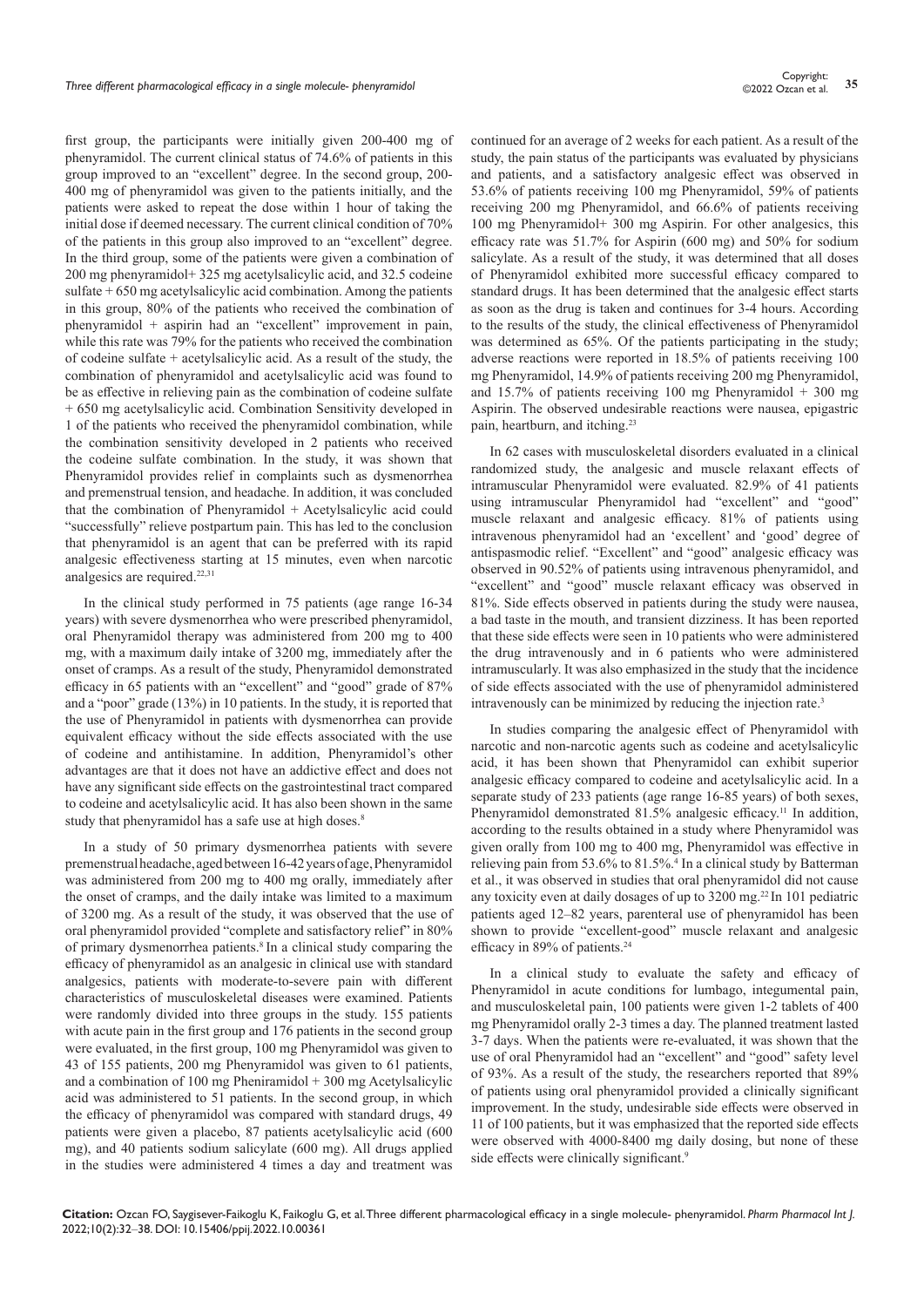In 454 outpatients with musculoskeletal disorders, 7 types of treatment regimens involving 100, 200, 400 mg phenyramidol, 300-600 mg Acetylsalicylic acid, 600 mg acetaminophen, 50 mg ethoheptazine, 50 mg Chlormezanone, 200 mg Tranquilizer+benzlindolyethylpyridine, and placebo with dosing of 3-4 times a day were administered throughout the study. As a result of the study, patients in the 400 mg phenyramidol dosing group had the strongest analgesic effect (81.5%) compared to other analgesics evaluated in the study.<sup>25</sup>

In another clinical study; the efficacy and safety of parenteral 300- 1000 mg/day intramuscular Phenyramidol treatment was investigated in 72 patients with low back pain, sprains, fibrositis, tenosynovitis, and tension headache who applied to both the outpatient clinic and private practice. "Excellent" and "good" recovery was observed in 68 (94.4%) of 72 patients with acute musculoskeletal conditions.<sup>14</sup>

In a single-blind comparative clinical study, the efficacies of Phenyramidol, Chlorzoxazone, and Hydramitrazine were compared in 48 patients (26E/22K) aged 28-72 years with a diagnosis of spasmodic torticollis. Of the 48 patients who participated in the study a separate group treatment containing 400 mg Phenyramidol, 250 mg Chlorzoxazine or 150 mg Hydramitrazine was arranged for all patients who participated in the study, 8 of whom had severe torticollis, 13 had moderate torticollis, and the remaining 27 had mild torticollis. It is reported that one tablet of Phenyramidol or Hydramitrazine or one tablet of Chlorzoxazone three times a day is administered to the patients for 2 days, and this dosing is adjusted as 3x2 when necessary. According to the results of the study, "satisfactory or complete" relief was obtained in 71% of those treated with Phenyramidol, and "satisfactory or complete" relief was achieved in 63% of those treated with Chlorzoxazone. In addition, as a result of the study, it was observed that Phenyramidol exhibited 20% more successful clinical efficacy compared to Chlorzoxazone. In the study, while the remission rates were 40% for Phenyramidol, the remission rate was 30% with Chlorzoxazone. The most common side effects seen in participants throughout the study have been observed to be fatigue and malaise.<sup>26</sup>

In silico, in vitro, and in vivo studies carried out in 2021, it was shown that Phenyramidol exhibited statistically significantly higher analgesic efficacy than thiocolchicoside and acetylsalicylic acid, as well as anti-inflammatory efficacy equivalent to ibuprofen and dexamethasone (Figure 1).<sup>11</sup>



# Comparison of Phenyramidol with Thiocolchicoside and Acetylsalicylic acid in terms of Analgesic Efficacy

#### Figure 1 is adapted from reference [11].

In the study, the analgesic and anti-inflammatory activities of Phenyramidol (65 mg/kg), Ibuprofen (100 mg/kg), and Dexamethasone

(1mg/kg) were tested in male albino (26.57 $\pm$ 0.3 g; n=4-6) mice. For analgesic activity, rats were placed on a hot plate at  $55^{\circ}$ C $\pm$ 1<sup>o</sup>C, and the prolongation at paw licking time  $(Δt)$  was calculated and) the analgesic effects of Phenyramidol (65 mg/kg), Acetylsalicylic acid (100 mg/kg), and thiocolchicoside (0.37 mg/kg) were measured and recorded at hour 1.11

The anti-inflammatory effects of Phenyramidol (65 mg/kg), Ibuprofen (100 mg/kg), and Dexamethasone (1mg/kg) were measured using the carrageenan-induced paw edema test, and ibuprofen and Dexamethasone were used as positive controls. After oral administration of drugs in simple syrup, 30 minutes before the induction of edema formation with carrageenan, the levels of interleukin (IL)1β and tumor necrosis factor (TNF)-α (cytokine) were measured in the exudate liquid obtained from the paw in which Carrageen was applied, with the help of ELISA kits.<sup>11</sup>

Phenyramidol exhibited statistically significant higher analgesic efficacy than thiocolchicoside and acetylsalicylic acid, with the commercial fluorometric inhibitor screening test kit for antiinflammatory activity and paw edema tests, It was observed that Phenyramidol exhibited anti-inflammatory activity equivalent to Ibuprofen and Dexamethasone, and provided balanced inhibition of the enzyme cyclooxygenase (Figure 2). It has also been reported in the study that Phenyramidol provides a statistically significant decrease in interleukin (IL) 1β and tumor necrosis factor (TNF)-α (cytokine) levels.<sup>11</sup>



#### Figure 2 is adapted from reference [11].

Researchers have also proven the Phenyramidol's strong antiinflammatory efficacy in light of the statistically significant reduction of inflammatory cytokines interleukin (IL) 1β and tumor necrosis factor (TNF)- $α$ <sup>11</sup>

#### **Discussion**

Phenyramidol has the equivalent analgesic activity to codeine.<sup>27,28</sup> Furthermore, adverse reactions are very unlikely in patients using Phenyramidol compared to codeine and meperidine.<sup>6</sup> Regardless of the etiology and duration of the pain, Phenyramidol has satisfactorily improved the painful conditions in most patients. Many studies have shown that Phenyramidol at therapeutic doses is a safe molecule in terms of the incidence of undesirable effects, primarily on the central nervous system, cardiovascular system, and gastrointestinal system.<sup>6</sup> Phenyramidol exhibits efficacy by producing muscle relaxation as a result of an interneuron blocking effect.<sup>5</sup>

**Citation:** Ozcan FO, Saygisever-Faikoglu K, Faikoglu G, et al. Three different pharmacological efficacy in a single molecule- phenyramidol. *Pharm Pharmacol Int J.* 2022;10(2):32‒38. DOI: [10.15406/ppij.2022.10.00361](https://doi.org/10.15406/ppij.2022.10.00361)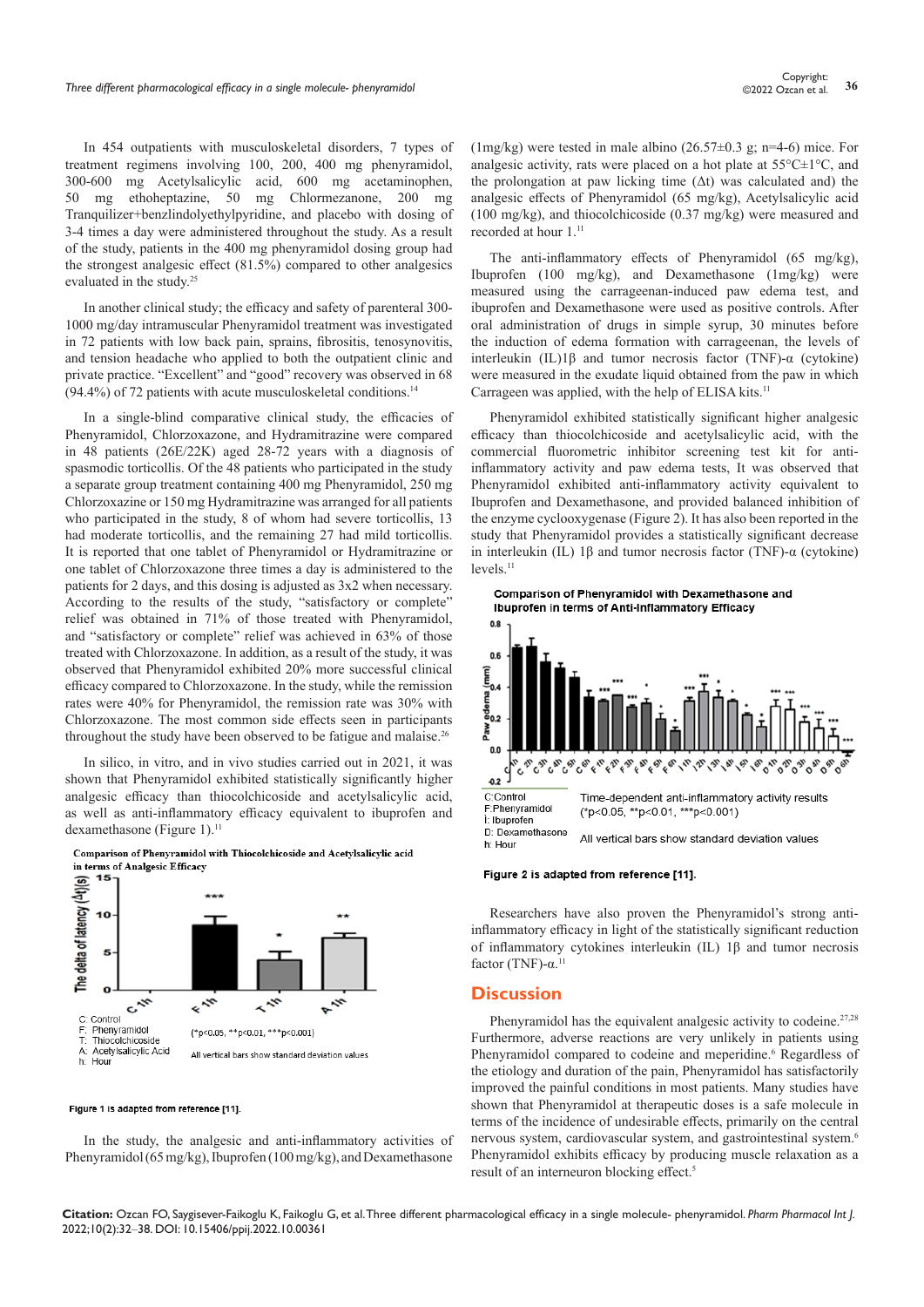The reason for the tocolytic effect of phenyramidol is that the spinal cord exerts its efficacy on polysynaptic reflexes but not on monosynaptic reflexes.29 Unlike other myorelaxants, phenyramidol has three different effects on the patient: analgesic effect, myorelaxant effect, and anti-inflammatory effect. Studies have shown that phenyramidol, alone or in combination with salicylates or corticosteroids, also exhibits strong clinical efficacy in the relief of pain associated with contusions, sprains, and fractures.<sup>7</sup> It has also been reported that phenyramidol exhibits cholesterol-lowering efficacy in rats and humans by inhibiting bishydroxycoumarin metabolism.<sup>19</sup>

Batterman et al. showed that the drug also exhibits analgesic and myorelaxant efficacy in ambulatory patients with neuromuscularskeletal disorders.<sup>20</sup> According to the results of the study conducted in mice, Phenyramidol, Codeine, and Meperidine are of equal potency to each other in terms of analgesic efficacy.<sup>4</sup> Compared to Codeine, Phenyramidol has an analgesic effect without causing CNS depression.4 While it has been reported that phenyramidol is effective and well-tolerated in acute lumbago, musculoskeletal pain, and integumental pain when used for up to 7 days, it is emphasized in studies that caution should be exercised when using this group of drugs for long-term use in patients with liver disease and in combination with drugs known to cause liver damage.<sup>9</sup>

In a clinical study, the efficacy of phenyramidol was shown to be related to dosing. However, it has been reported that it can cause CNS depression at very high doses. $30 \text{ In a study conducted with}$ Phenyramidol in silico, in vitro, and in vivo environments in 2021, anti-inflammatory and analgesic effects were investigated based on the pharmacophore group similarity of Phenyramidol and oxicams. As a result of the study, it was observed that Phenyramidol provided statistically significant higher analgesic efficacy than thiocolchicoside and acetylsalicylic acid, as well as anti-inflammatory efficacy equivalent to Ibuprofen and Dexamethasone, together with balanced cyclooxygenase enzyme inhibition. It has also been reported in the study that Phenyramidol provides a statistically significant decrease in the levels of inflammatory mediators such as interleukin (IL) 1β and tumor necrosis factor (TNF)-α (cytokine).<sup>11</sup>

It is known that inflammation and inflammatory mediators such as interleukin (IL) 1β and tumor necrosis factor (TNF)-α are present in all painful musculoskeletal diseases. Phenyramidol's existing analgesic and myorelaxant effects, as well as its anti-inflammatory activity and its role in the regulation of inflammation, will differentiate it from other centrally acting myorelaxants, especially in the treatment of chronic and painful musculoskeletal diseases. Phenyramidol is the first choice in the symptomatic treatment of painful musculoskeletal system diseases with its anti-inflammatory effectiveness, as well as being an agent that can be preferred in painful chronic musculoskeletal patients, who need narcotic agents with its fast analgesic efficacy that starts at 15 minutes, equivalent to Codeine, even in long-term use. It is a preferred treatment option.

# **Conclusion**

Phenyramidol, which contains three pharmacological efficacies that are statistically significant potent analgesic, myorelaxant and antiinflammatory in studies, is an effective and safe treatment option that provides up to 94% improvement in painful musculoskeletal disorders and is tolerable in 96.8% of patients. Phenyramidol, with its analgesic, myorelaxant and anti-inflammatory effects, is a treatment option that can be used as the first choice in the symptomatic treatment of painful musculoskeletal diseases.

# **Acknowledgments**

None.

# **Conflicts of interest**

Fatmanur Otmar Ozcan, Kubra Saygisever-Faikoglu and Gokhan Faikoglu,are medical advisors of Recordati.

#### **References**

- 1. Ahmad S. *[Encyclopedia of Movement Disorders](https://www.sciencedirect.com/referencework/9780123741059/encyclopedia-of-movement-disorders)*. Academic Press; 2010.
- 2. [Koyuncu H, GM Erden, S Eşen, et al. Spinal Ağrılı Kas Spazmlarında](http://www.dirim.com/Dirim_2008-2_files/Spinal%20Ag%CC%86r%C4%B1l%C4%B1%20Kas%20Spazmlar%C4%B1nda%20Oral%20Feniramidolu%CC%88n%20Etkinlik%20ve%20Emniyeti%20-%20Ac%CC%A7%C4%B1k%20C%CC%A7al%C4%B1s%CC%A7ma.pdf)  [Oral Feniramidolün Etkinlik ve Emniyeti - Açık Çalışma. Dirim Tıp Derg.](http://www.dirim.com/Dirim_2008-2_files/Spinal%20Ag%CC%86r%C4%B1l%C4%B1%20Kas%20Spazmlar%C4%B1nda%20Oral%20Feniramidolu%CC%88n%20Etkinlik%20ve%20Emniyeti%20-%20Ac%CC%A7%C4%B1k%20C%CC%A7al%C4%B1s%CC%A7ma.pdf)  [2006;83\(2\):34–39.](http://www.dirim.com/Dirim_2008-2_files/Spinal%20Ag%CC%86r%C4%B1l%C4%B1%20Kas%20Spazmlar%C4%B1nda%20Oral%20Feniramidolu%CC%88n%20Etkinlik%20ve%20Emniyeti%20-%20Ac%CC%A7%C4%B1k%20C%CC%A7al%C4%B1s%CC%A7ma.pdf)
- 3. Louis D and R E. (1962). An adjuvant to manipulative therapy: Phenyramidol injectable. *Am Orthop Assoc*. 1962;62:.
- 4. O'Dell TB. Experimental parameters in the evaluation of analgesics. *Arch Int Pharmacodyn Ther*. 1961;134:154–174.
- 5. [O'Dell TB. Pharmacology of phenyramidol \(IN511\) with emphasis on](https://pubmed.ncbi.nlm.nih.gov/14428054/)  [analgesic and muscle-relaxant effects.](https://pubmed.ncbi.nlm.nih.gov/14428054/) *Ann N Y Acad Sci*. 1960;86:191– [202.](https://pubmed.ncbi.nlm.nih.gov/14428054/)
- 6. [Battermann RC, AJ Grossmann, GJ Mouratoff. Analgesic effectiveness of](https://pubmed.ncbi.nlm.nih.gov/13797562/)  [phenyramidol hydrochloride, a new aminopyridine derivative.](https://pubmed.ncbi.nlm.nih.gov/13797562/) *Am J Med Sci*[. 1959;238:315–319.](https://pubmed.ncbi.nlm.nih.gov/13797562/)
- 7. Ramunis J. Investigation of phenyramidol for relief of musculoskeletal pain in an industrial population. Illinois; 1962.
- 8. Wainer AS. The use of phenyramidol in primary dysmenorrhea and other gynecic pain. *J Am Med Womens Assoc*. 1961;16:218–220.
- 9. [Shah H, A Shakeel, N Karne, et al. Phenyramidol in acute conditions](file:///D:/MANASA/Backup%20data/2022/PDFs/March/10-3-2022/PPIJ-10-00361/PPIJ-22-RW-565_W/Phenyramidol%20in%20acute%20conditions%20of%20lumbago,%20integumental%20pain%20and%20musculo-skeletal%20pain:%20An%20open%20label,%20noncomparative,%20multi-center%20study)  [of lumbago, integumental pain and musculo-skeletal pain: An open](file:///D:/MANASA/Backup%20data/2022/PDFs/March/10-3-2022/PPIJ-10-00361/PPIJ-22-RW-565_W/Phenyramidol%20in%20acute%20conditions%20of%20lumbago,%20integumental%20pain%20and%20musculo-skeletal%20pain:%20An%20open%20label,%20noncomparative,%20multi-center%20study)  [label, noncomparative, multi-center study.](file:///D:/MANASA/Backup%20data/2022/PDFs/March/10-3-2022/PPIJ-10-00361/PPIJ-22-RW-565_W/Phenyramidol%20in%20acute%20conditions%20of%20lumbago,%20integumental%20pain%20and%20musculo-skeletal%20pain:%20An%20open%20label,%20noncomparative,%20multi-center%20study) *Open Access J Clin Trials*. [2011;3:27–33.](file:///D:/MANASA/Backup%20data/2022/PDFs/March/10-3-2022/PPIJ-10-00361/PPIJ-22-RW-565_W/Phenyramidol%20in%20acute%20conditions%20of%20lumbago,%20integumental%20pain%20and%20musculo-skeletal%20pain:%20An%20open%20label,%20noncomparative,%20multi-center%20study)
- 10. [Ergün H, O Polat, NA Demirkan, et al. The efficacy, safety, and](https://journals.tubitak.gov.tr/medical/issues/sag-10-40-1/sag-40-1-11-0811-15.pdf)  [pharmacokinetics of intramuscular and oral phenyramidol in patients](https://journals.tubitak.gov.tr/medical/issues/sag-10-40-1/sag-40-1-11-0811-15.pdf)  [with low back pain in an emergency department.](https://journals.tubitak.gov.tr/medical/issues/sag-10-40-1/sag-40-1-11-0811-15.pdf) *Turkish J Med Sci*.  $2010:40(1):71-\overline{76}$ .
- 11. Faikoğlu G, F Otmar Özcan, K Saygısever Faikoğlu, et al. Feniramidolün antiinflamatuvar ve analjezik etkilerinin araştırılması ve farklı moleküller ile karşılaştırılması. In Ulusal ve 1. Uluslararasi Farmakoloji Kongresi; 2021.
- 12. [Battermann RC. Utilization of phenyramidol hydrochloride for clinical](https://pubmed.ncbi.nlm.nih.gov/13797563/)  analgesia. *Ann N Y Acad Sci*[. 1960;86:203–207.](https://pubmed.ncbi.nlm.nih.gov/13797563/)
- 13. [Arslan M, A Üniversitesi, S Bilimleri, et al. Kas Gevşetici İlaç](https://dergipark.org.tr/en/pub/gumusfenbil/issue/24437/259050)  [Cabral®\(Feniramidol\)'ın Mutajenik Etkisinin Ames Salmonella/](https://dergipark.org.tr/en/pub/gumusfenbil/issue/24437/259050) [Mikrozom Test Yöntemi İle Araştırılması.](https://dergipark.org.tr/en/pub/gumusfenbil/issue/24437/259050) *G*ü*m*üş*hane Univ J Sci Technol*. [2016;6\(2\):67–73.](https://dergipark.org.tr/en/pub/gumusfenbil/issue/24437/259050)
- 14. [Igloe MC. The use of injectable phenyramidol in musculoskeletal](https://wwww.unboundmedicine.com/medline/citation/13956238/The_use_of_injectable_phenyramidol_in_musculoskeletal_disorders_)  disorders. *Ind Med Surg*[. 1963;32:242–247.](https://wwww.unboundmedicine.com/medline/citation/13956238/The_use_of_injectable_phenyramidol_in_musculoskeletal_disorders_)
- 15. [Siegler PE, JA Fabiani, JH Nodine. Double-blind comparison of](https://pubmed.ncbi.nlm.nih.gov/4963024/)  [intramuscular phenyramidol and placebo in acute musculoskeletal pain](https://pubmed.ncbi.nlm.nih.gov/4963024/)  syndromes. *[Curr Ther Res Exp](https://pubmed.ncbi.nlm.nih.gov/4963024/)*. 1967;9(1):6–9.
- 16. Erol DSK. Ortopedik hastalıklardaki ağrılı adele spazmları ve feniramidol ile tedavisi. Dirim Tıp Derg. 1968;43:257–262.
- 17. [Fraser HF, Essig CF, AB Wolbach Jr.](https://www.unodc.org/unodc/en/data-and-analysis/bulletin/bulletin_1961-01-01_4_page002.html) *Evaluation of carisoprodol and [phenyramidol for addictiveness](https://www.unodc.org/unodc/en/data-and-analysis/bulletin/bulletin_1961-01-01_4_page002.html)*. UNODC; 1961.
- 18. [Carter SA. Potentiation Of The Effect Of Orally Administered](https://pubmed.ncbi.nlm.nih.gov/14328106/)  [Anticoagulants By Phenyramidol Hydrochloride.](https://pubmed.ncbi.nlm.nih.gov/14328106/) *N Engl J Med*. [1965;273:423–426.](https://pubmed.ncbi.nlm.nih.gov/14328106/)

**Citation:** Ozcan FO, Saygisever-Faikoglu K, Faikoglu G, et al. Three different pharmacological efficacy in a single molecule- phenyramidol. *Pharm Pharmacol Int J.* 2022;10(2):32‒38. DOI: [10.15406/ppij.2022.10.00361](https://doi.org/10.15406/ppij.2022.10.00361)